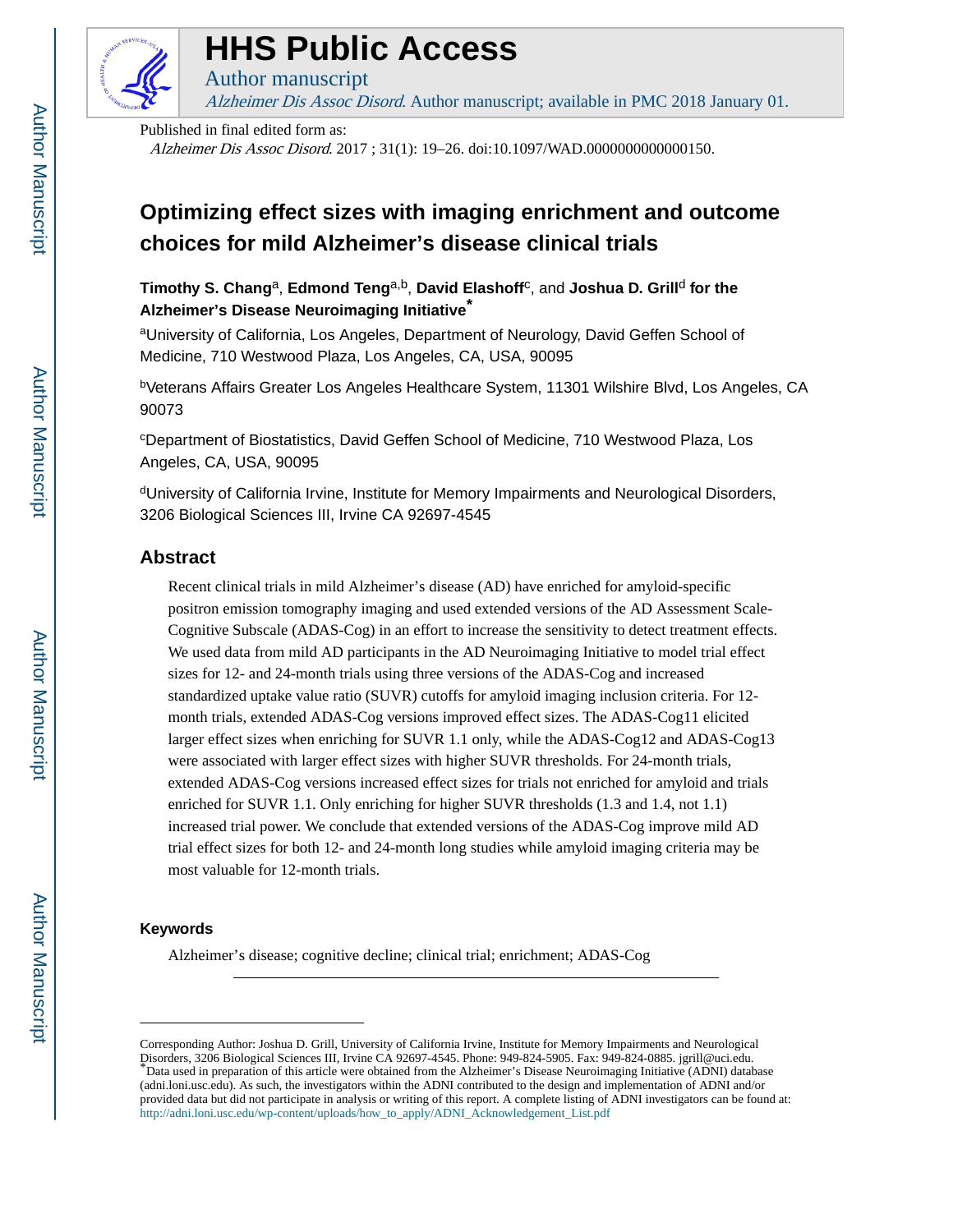# **1. Introduction**

The "amyloid hypothesis" postulates that beta-amyloid  $(A\beta)$  accumulation represents an early and critical mechanistic step in the pathogenesis of Alzheimer's disease  $(AD)^1$ . Recent clinical trials of anti-Aβ immunotherapies in mild-to-moderate AD (Mini-Mental State Examination [MMSE] 16–26), however, have failed to demonstrate clinical benefit on the 11-item version of the Alzheimer's Disease Assessment Scale-Cognitive Subscale (ADAS- $Cog11)^{2-4}$ . Although these negative results may represent evidence against the amyloid hypothesis<sup>5</sup>, an alternative interpretation is that the absence of positive findings reflects relative weaknesses in trial design. For example, post-hoc analyses of some recent mild-tomoderate AD trials of immunotherapies suggested efficacy when data were limited to participants with mild AD (MMSE 20–26) and scores on extended ADAS-Cog versions were examined<sup>3,4</sup>. Furthermore, a sizeable proportion of participants in these trials had negative amyloid PET imaging, suggesting that they did not have underlying  $\mathsf{A}\beta$  pathology<sup>6</sup>. Together, these findings have contributed to a paradigm shift in AD dementia trials, whereby studies are targeting earlier stages of AD, requiring demonstration of amyloid pathology, and measuring efficacy with extended versions of the ADAS-Cog<sup>7</sup>.

Though the ADAS-Cog11 was used in the clinical trials that demonstrated the efficacy of acetylcholinesterase inhibitors in mild-to-moderate  $AD^8$ , extended ADAS-Cog versions may offer increased sensitivity at earlier stages of disease. In particular, adding a delayed recall subtest (ADAS-Cog12)<sup>9</sup> captured greater annual decline in Mild Cognitive Impairment  $(MCI)<sup>10</sup>$  and may require smaller sample sizes for MCI treatment trials<sup>11</sup>, compared to the ADAS-Cog11. Increased sensitivity with the ADAS-Cog12 was not seen in participants with dementia due to AD, likely due to floor effects on delayed recall items<sup>10</sup>. The ADAS-Cog13 includes an additional cancellation task, which demonstrated disease worsening over time without ceiling or floor effects in mild and severe  $AD<sup>12</sup>$ . Current interventional clinical trials for mild AD are using the ADAS-Cog11<sup>13</sup>, ADAS-Cog12<sup>14</sup>, and ADAS-Cog13<sup>15</sup> as primary cognitive outcome measures.

Trials of anti-Aβ interventions are also implementing amyloid imaging inclusion criteria<sup>16</sup> to confirm the presence of underlying AD pathology<sup>17,18</sup>, thereby limiting trial samples to participants who express the therapeutic target<sup>6</sup>. AD trials using positive 18F-Florbetapir amyloid imaging as an inclusion criterion have implemented a minimum standardized uptake value ratio (SUVR) cutoff of  $1.1<sup>7</sup>$ . This cutoff represents the upper 95% confidence interval for young cognitively normal controls<sup>19</sup> and in autopsy samples yielded 97% sensitivity and 99% specificity for the presence of moderate to frequent senile plaques<sup>20</sup>. The optimal SUVR cutoff for entry into AD clinical trials remains uncertain, however, as different SUVR cutoffs may be associated with varying degrees of longitudinal change on the ADAS- $Cog<sup>21</sup>$ .

There is a relative dearth of available data regarding the impact of ADAS-Cog versions and amyloid imaging SUVR cutoffs on trial efficiency. The aim of this study was to model the impact of these design choices on calculated effect sizes in mild AD treatment trials lasting 12 or 24 months using longitudinal data from the Alzheimer's Disease Neuroimaging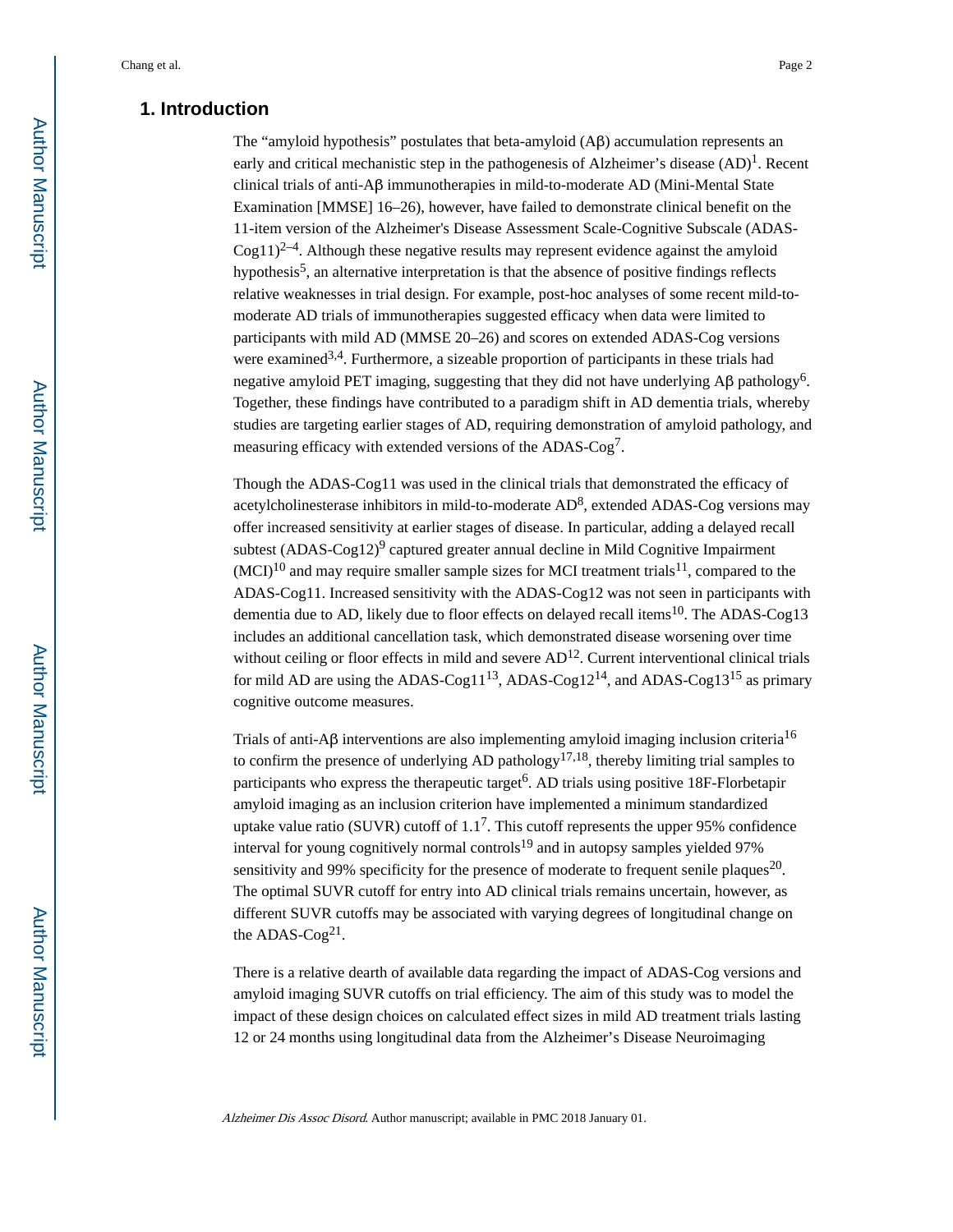Initiative (ADNI). We hypothesized that larger effect sizes would emerge with higher SUVR cutoffs for positive amyloid imaging and the use of extended ADAS-Cog versions.

# **2. Methods**

#### **2.1 ADNI**

Data used in the preparation of this article were obtained from the ADNI database (adni.loni.usc.edu). ADNI was launched in 2003 by the National Institute on Aging (NIA), the National Institute of Biomedical Imaging and Bioengineering (NIBIB), the Food and Drug Administration (FDA), private pharmaceutical companies and non-profit organizations, as a \$60 million, 5-year public-private partnership. The primary goal of ADNI has been to test whether serial magnetic resonance imaging (MRI), positron emission tomography (PET), other biological markers, and clinical and neuropsychological assessment can be combined to measure the progression of mild cognitive impairment (MCI) and early Alzheimer's disease (AD). Determination of sensitive and specific markers of very early AD progression is intended to aid researchers and clinicians to develop new treatments and monitor their effectiveness, as well as lessen the time and cost of clinical trials.

The Principal Investigator of this initiative is Michael W. Weiner, MD, VA Medical Center and University of California, San Francisco. ADNI is the result of efforts of many coinvestigators from a broad range of academic institutions and private corporations, and subjects have been recruited from over 50 sites across the U.S. and Canada. The initial goal of ADNI was to recruit 800 subjects but ADNI has been followed by ADNI-GO and ADNI-2. To date these three protocols have recruited over 1500 adults, ages 55 to 90, to participate in the research, consisting of cognitively normal older individuals, people with early or late MCI, and people with early AD. The follow up duration of each group is specified in the protocols for ADNI-1, ADNI-2 and ADNI-GO. Subjects originally recruited for ADNI-1 and ADNI-GO had the option to be followed in ADNI-2. For up-to-date information, see www.adni-info.org. Data was downloaded on December 9, 2014 from <http://adni.loni.usc.edu/data-samples/access-data/>.

All ADNI participants had a modified Hachinski scale score of 4, a Geriatric Depression Scale (abbreviated 15-item version) scores of 6, were fluent in English or Spanish, had a suitable study partner who could accompany them to study visits, and lived at home. They had no significant neurologic or psychiatric disease; no history of alcohol or substance abuse; no clinically significant laboratory abnormalities on vitamin B12, rapid plasma reagin, or thyroid function tests; and no contraindication to neuroimaging. They did not take psychoactive drugs, including antidepressants with anticholinergic properties, or warfarin. They had not participated in a clinical trial of an investigational medication within 1 month of baseline or for the duration of their participation in ADNI, and they were not involved in other studies that included neuropsychological testing that could interfere with the ADNIrelated testing<sup>22</sup>.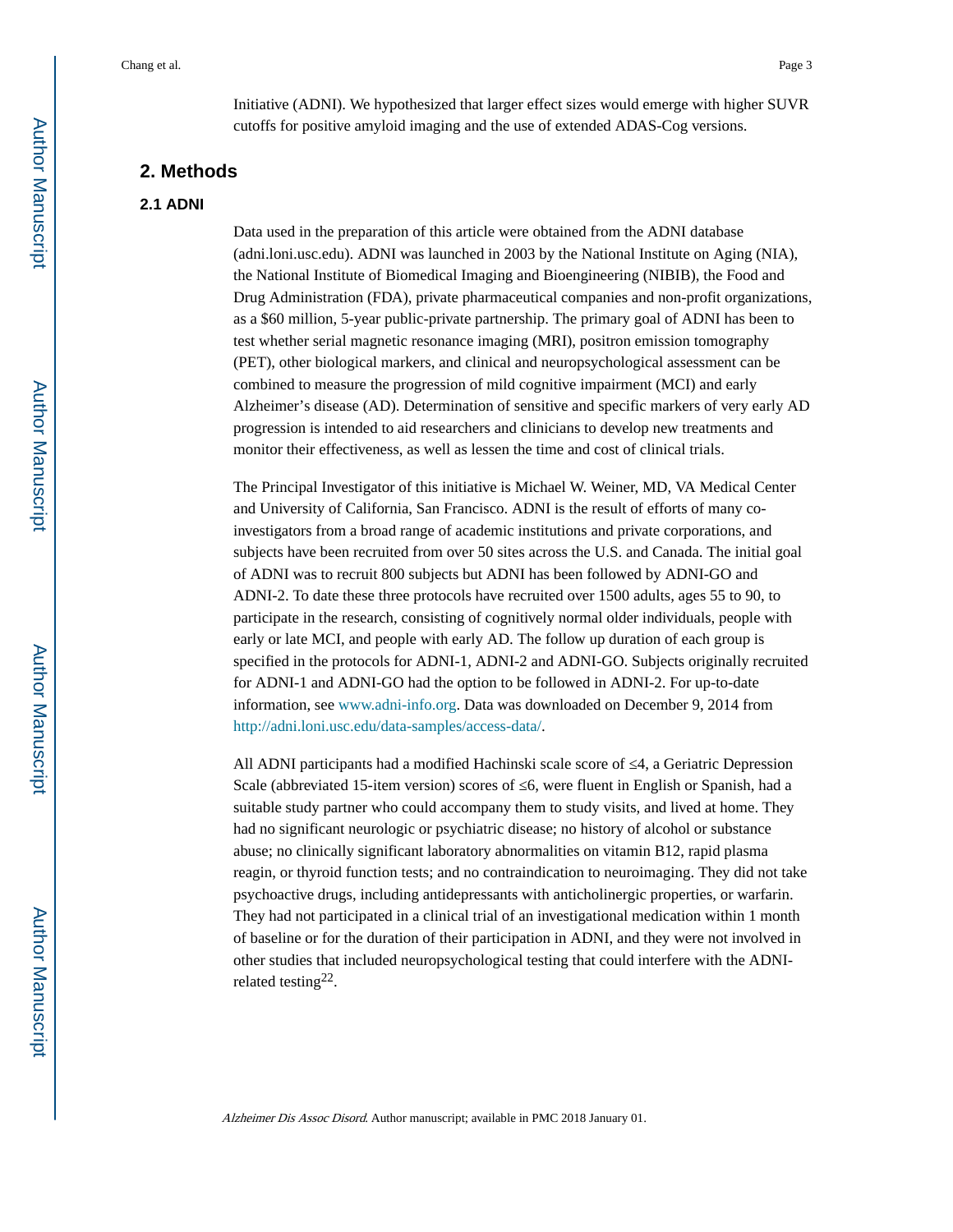#### **2.2 Study Participants**

This study included ADNI1 and ADNI2 participants. We examined data from AD participants who had MMSE scores between 20–26 (inclusive), global Clinical Dementia Rating scale scores of 0.5 or 1.0, and who met National Institute of Neurological and Communicative Disorders and Stroke–Alzheimer's Disease and Related Disorders Association (NINCDS-ADRDA) criteria for probable AD<sup>17</sup> at baseline.

#### **2.3 ADAS-Cog**

The version of the ADAS-cog included in ADNI can be scored in three manners. The ADAS-Cog11 has a range of 0 to 70 and incorporates tests of memory, language, attention, and praxis in addition to other cognitive abilities<sup>23</sup>. This version has traditionally been incorporated in mild-to-moderate dementia trials. Extended versions include a delayed recall item (ADAS-Cog12), increasing the maximum score to  $80^9$ , and a number cancellation task (ADAS-Cog13), increasing the maximum score to  $85^{12}$ . Higher scores indicate poorer performance for the ADAS-cog.

#### **2.4 Amyloid Imaging**

18F-Florbetapir amyloid signal<sup>24</sup> was quantified using SUVR, the ratio of cortical to whole cerebellum 18F-Florbetapir uptake<sup>25</sup>. Regions of interest included the frontal, anterior/ posterior cingulate, lateral parietal, and lateral temporal cortices. SUVR values were calculated by ADNI investigators and downloaded from www.loni.usc.edu. Baseline 18F-Florbetapir data were available for 100 ADNI participants.

An SUVR cutoff of 1.1, which has been used as an inclusion criterion for a recent Phase III study in mild  $AD^7$ , was used as our lowest boundary for amyloid positivity. The other examined SUVR cutoffs utilized in this study (1.3 and 1.4) were chosen a priori.

#### **2.5 Data Analysis**

We examined how trial design variables impacted study power as measured by modeled trial effect sizes. Effect sizes were calculated as  $/$ , where was the ADAS-Cog score at time  $i$ minus ADAS-Cog score at baseline. was the standard deviation of . Time  $\dot{i}$  was 12 or 24 months. Since a higher ADAS-Cog score indicates poorer performance, positive represented cognitive decline.

We calculated 95% confidence intervals (CI) for effect size using 10,000 iteration bootstrap resampling. Throughout the text, we report the effect size and the 95% confidence intervals. We also calculated the 95% CIs of effect size difference between ADAS-Cog and SUVR pairs using 10,000 iteration bootstrap resampling in order to determine if the CIs of this difference overlapped with zero. All analyses were performed using R v3.1.2 ([http://www.R](http://www.R-project.org)[project.org](http://www.R-project.org)).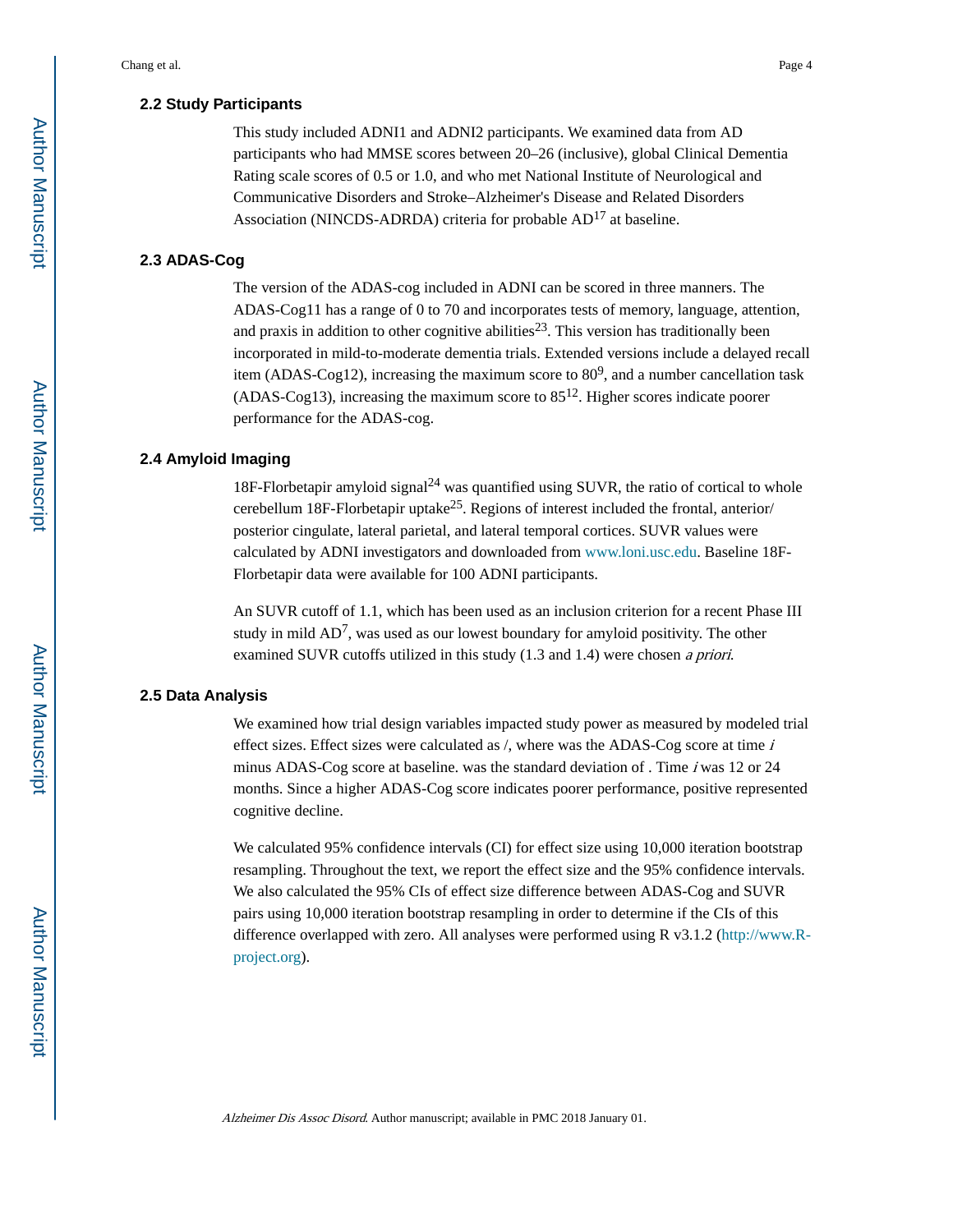#### **3. Results**

#### **3.1 Demographics**

Table 1 shows demographic information for ADNI participants used in the current analyses, with and without SUVR enrichment. Participants were highly educated, mostly Caucasian, and were a mean age of 75. Minimal differences were observed between the groups, based on amyloid enrichment. For increasing SUVR cutoffs, a higher frequency of APOE ε4 carriers was observed.

#### **3.2 ADAS-Cog versions**

Effect sizes were larger for 24-month trials relative to 12-month trials, regardless of which version of the ADAS-Cog was used (Table 2). For both 12- and 24-month trials, increased effect sizes were observed for ADAS-Cog versions that included additional items (i.e., ADAS-Cog12 and 13). Using the ADAS-Cog13 increased effect sizes by 7% for 12-month trials (effect size=0.69 [95% CI: 0.59–0.80] ADAS-Cog11 vs. 0.74 [0.63–0.85] ADAS-Cog13 ) and 10% for 24-month trials (1.04 [0.92–1.19] ADAS-Cog11 vs. 1.14 [1.01–1.30] ADAS-Cog13 ), relative to the ADAS-Cog11 (Table 2).

Tables 3 and 4 display the bootstrapping results for the differences in effect sizes between all possible pairs within the 12- and 24-month time points, respectively. All of the comparisons at 12-months without amyloid enrichment overlapped with zero. At 24-months, the 95% CIs for the effect size difference of ADAS-Cog11 versus ADAS-Cog12 and ADAS-Cog11 versus ADAS-Cog13 did not overlap with zero.

#### **3.3 Amyloid Imaging Enrichment**

The median 18F-Florbetapir SUVR was 1.43. SUVRs of 1.1, 1.3 and 1.4 represented the  $8<sup>th</sup>$ , 25th and 43rd percentiles. Of the 100 participants with amyloid imaging, 91% met the SUVR 1.1 criteria; 76% of participants met the SUVR 1.3 criteria, and 58% met the SUVR 1.4 criteria (Table 1).

Modeled twelve-month trials using the ADAS-Cog11, 12 and 13 demonstrated 13% (0.69 [0.59–0.80] no SUVR enrichment vs. 0.78 [0.59–1.01] SUVR 1.1), 8% (0.73 [0.62–0.84] no SUVR enrichment vs. 0.79 [0.59–1.03] SUVR 1.1), and 13% (0.74 [0.63–0.85] no SUVR enrichment vs.  $0.84$  [0.64–1.09] SUVR 1.1) improvements in effect sizes, respectively, when enriching for SUVR≥1.1 (Table 2). Only the 95% CI effect size difference for ADAS-Cog13 and ADAS-Cog12 did not overlap zero (Table 3). Compared to SUVR 1.1, there was little or no additional increase in effect sizes for 12-month trials using ADAS-Cog11 when enriching for SUVR≥1.3 or≥1.4. Higher SUVR cutoffs, however, did improve effect sizes for ADAS-Cog12 and 13. For example, the ADAS-Cog13 effect size for SUVR 1.4 was 29% (0.74 [0.63–0.85] no SUVR enrichment vs. 0.96 [0.74–1.26] SUVR 1.4) greater than without amyloid imaging enrichment.

Amyloid enrichment for SUVR 1.1 did not improve effect sizes for modeled 24-month trials (Tables 2 and 4). Enrichment for SUVR  $1.3$  or  $1.4$  increased effect sizes by as much as 15% (1.04 [0.92–1.19] no SUVR enrichment, ADAS-Cog11 vs. 1.20 [0.73–2.18]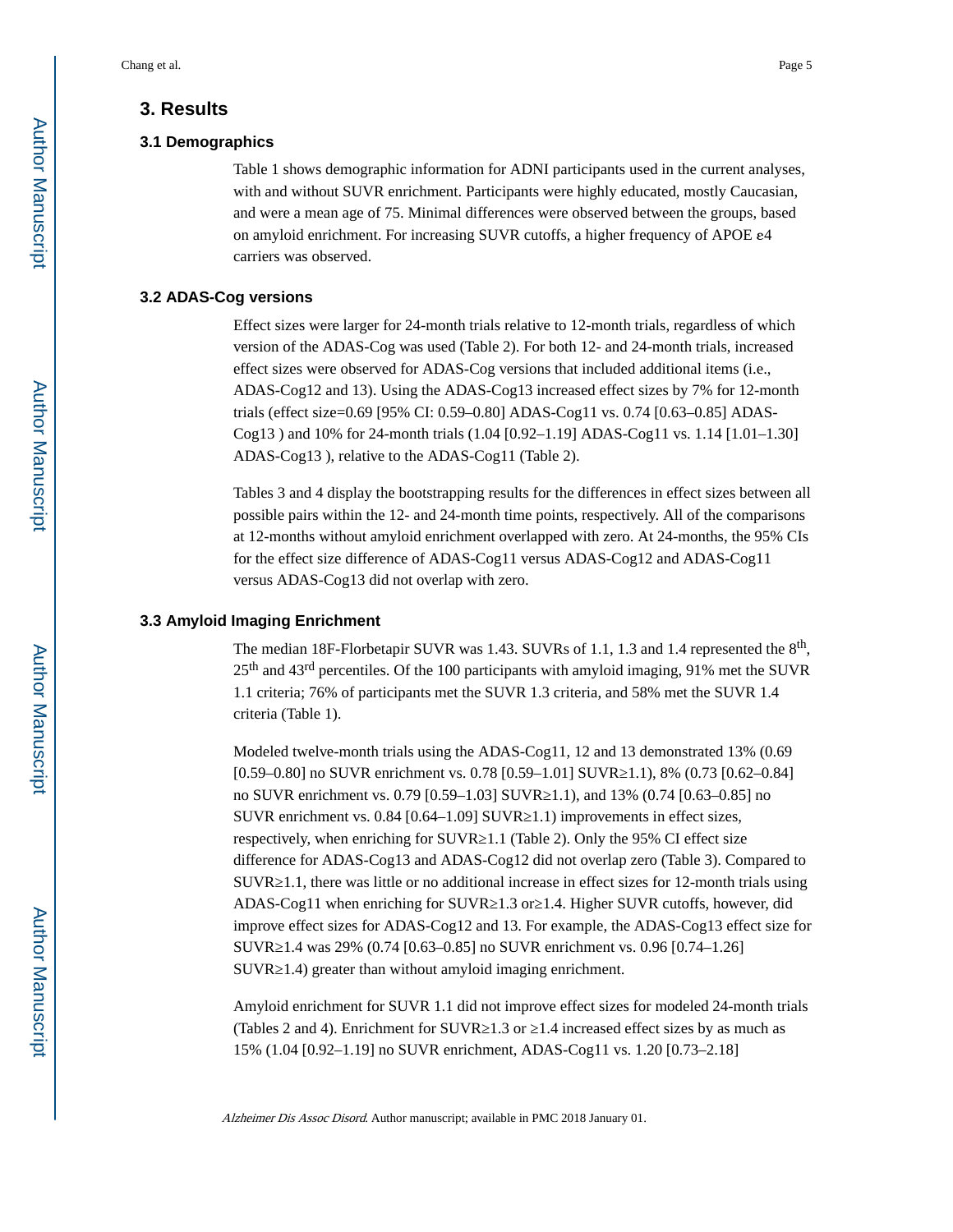SUVR 1.4, ADAS-Cog11), although the effect size difference 95% CI overlapped zero. Nevertheless, increased effect sizes at these higher SUVR cutoffs were observed for all versions of the ADAS-Cog (Table 2).

The graphical trends illustrated in Figure 1 complement the observations made when analyzing the SUVR cutoffs of 1.1, 1.3 and 1.4. For 12-month trials, the ADAS-Cog13 yielded larger effect sizes relative to the ADAS-Cog11, with more pronounced increases seen at higher SUVR thresholds. In contrast, for 24-month trials, the ADAS-Cog versions incorporating the additional items offered increased effect sizes only when the lower SUVR thresholds were used.

# **4. Discussion**

This study examined how protocol decisions related to amyloid enrichment criteria and ADAS-Cog version affect AD clinical trial power. Our findings demonstrate that these aspects of trial design, in conjunction with trial length, can significantly modulate expected detectable effect sizes and, in turn, the statistical power for detecting treatment benefit on clinical trials for mild AD.

Ninety-two percent of AD participants met amyloid imaging criteria of SUVR greater than 1.1, similar to observed rates in prior studies<sup>26</sup>. This cutoff has been shown to discriminate AD participants from healthy controls with a sensitivity of 92% and specificity of  $90\%^{27}$ . Mean SUVRs in AD study participants are often higher than 1.1, however<sup>28</sup>, leading us to examine whether varying SUVR criteria would impact AD trial power. Similarly, the recent use of extended versions of the ADAS-Cog, particularly in registration trials, raises the question of whether the choice of ADAS-Cog version might interact with other trial design choices to impact statistical power.

For 12-month trials, the use of extended ADAS-Cog versions and amyloid enrichment increased effect sizes. In trials using the standard 11-item ADAS-Cog, enriching for amyloid SUVR 1.1 afforded an effect size that would reduce trial sample sizes by 22%. Interestingly, increasing the minimum SUVR criteria did not further increase trial power when using this version of the ADAS-Cog, but trials using extended versions of ADAS-Cog appeared to benefit from higher minimum amyloid burden requirements. These results suggest that Phase Ib and Phase IIa proof-of-principle trials that limit to participants with higher amyloid burden and implement ADAS-Cog versions with additional items may require smaller sample sizes.

For 24-month trials, extended ADAS-Cog versions yielded increased trial effect sizes when including all eligible mild AD patients. Differences between ADAS-Cog versions were no longer apparent when higher amyloid PET SUVR criteria were implemented. Nevertheless, irrespective of which ADAS-Cog version was used, higher amyloid PET SUVR thresholds yielded more robust gains in effect size with longer trials. These findings are consistent with prior studies that correlated higher degrees of amyloid positivity with lower cognitive performance<sup>18,29</sup> and greater cognitive decline<sup>30</sup>. Therefore, the benefit of amyloid enrichment in longer trial designs, such as those typically used in Phase III registration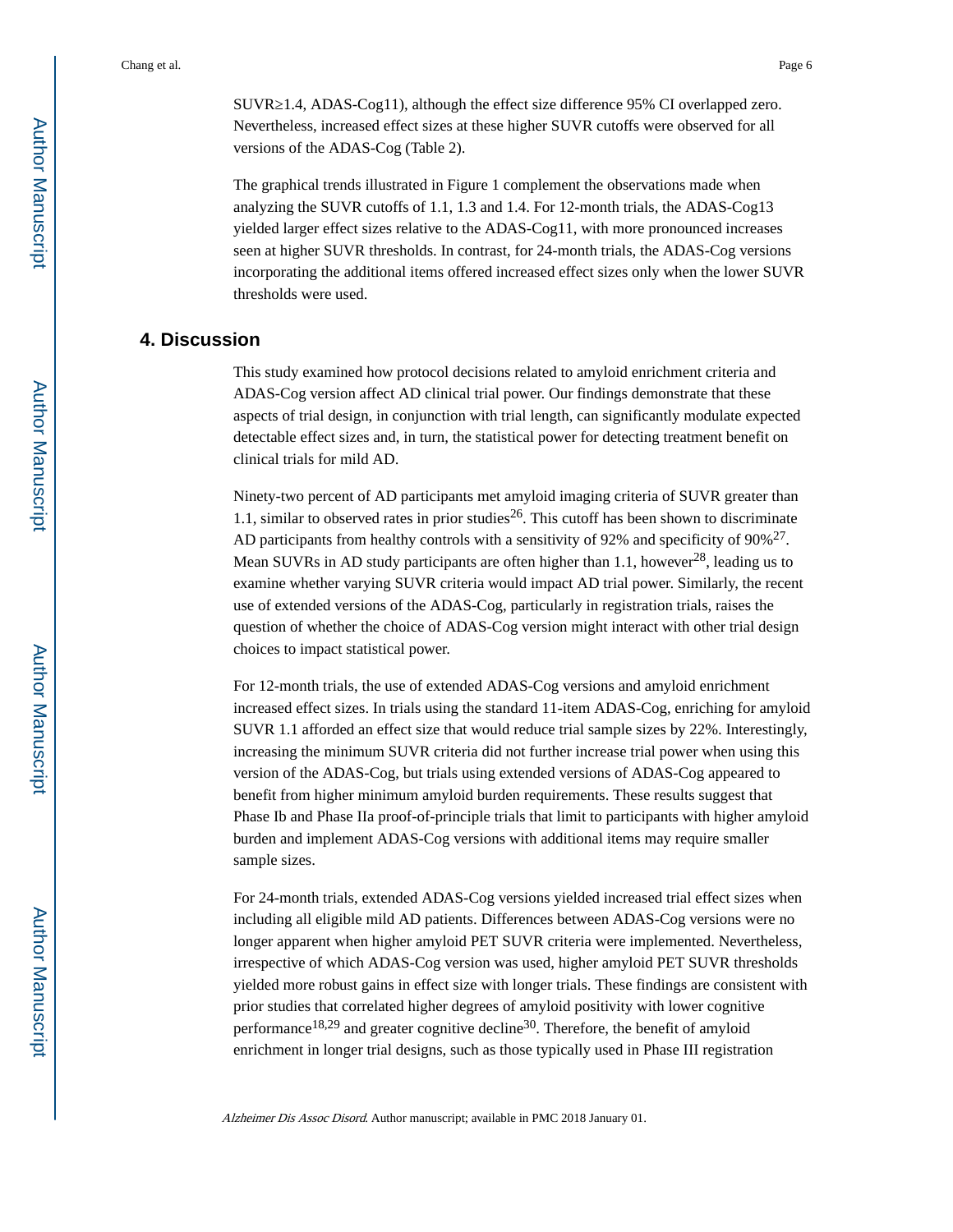studies, may be enhanced in trials that use more stringent biomarker criteria. These potential benefits must be carefully weighed against the expected increased screen failure rates and amyloid imaging costs that would be associated with implementing such criteria.

The differences observed between the trial lengths may also be an important consideration for those designing AD trials. While shorter proof-of-concept trials may be appropriate in early Phase studies, these results suggest an additional complication may be introduced if ADAS-cog results from those studies are used to power larger, longer Phase III studies. Study inclusion criteria may also be used by regulatory agencies when considering approval indications.

# **4.1 Limitations**

Some limitations to this study should be pointed out. Data were drawn from a single convenience sample (ADNI) whose participants were mostly Caucasian and highly educated. As such, our findings may not be representative of the larger AD population. This convenience sampling, however, may be more representative of interventional clinical trials than would be random sampling of a population-based study. Few AD participants with higher SUVRs and 24-month cognitive outcomes were available for analysis. Thus, the results for these particular analyses should be considered less robust. Similarly, we did not have sufficient data to examine AD patients with lower MMSE scores (16–20), who are often included in mild-to-moderate AD trials.

As in other studies that examine clinical trial power, our experiments assume that interventions tested in trials will have generalized effects on cognition, if beneficial. If, however, a drug had benefits on executive function but not delayed recall, for example, the generalizability of our results would be reduced. Similarly, our study does not account for the possibility of differential drug effects based on SUVR level, APOE genotype, or other demographic or disease-related characteristics. Furthermore, if greater amyloid burden is the result of greater disease severity, the enrichment strategy of limiting to those with greatest amyloid burden may directly contradict a trial design enrolling only those with mild disease.

Our analyses did not include other techniques to optimize selection of AD trial participants, including enrichment for AD risk genes<sup>31</sup> such as APOE and other AD biomarkers, such as volumetric measures of atrophy<sup>32</sup>, cerebral metabolic measures<sup>33</sup> or CSF markers of Aβ or tau<sup>34</sup>. Nevertheless, CSF A $\beta$  measures correlate closely with 18F-Florbetapir PET results<sup>35</sup>.

Though enrichment strategies can be useful in decreasing sample sizes, these design choices must be weighed against their larger implications on screening efficiency, imaging costs, and the generalizability of trial results. In our dataset, the screen failure rates for using SUVR 1.4 as enrichment may be as high as 43% based on the amyloid PET criteria alone.

#### **4.2 Conclusions**

Extended ADAS-Cog versions and amyloid imaging enrichment may offer improved AD trial statistical power, but design choices must be made with caution. Our observations suggest that enriching for mild AD patients with higher brain amyloid burden and implementing extended versions of the ADAS-Cog can help optimize trial power in 12-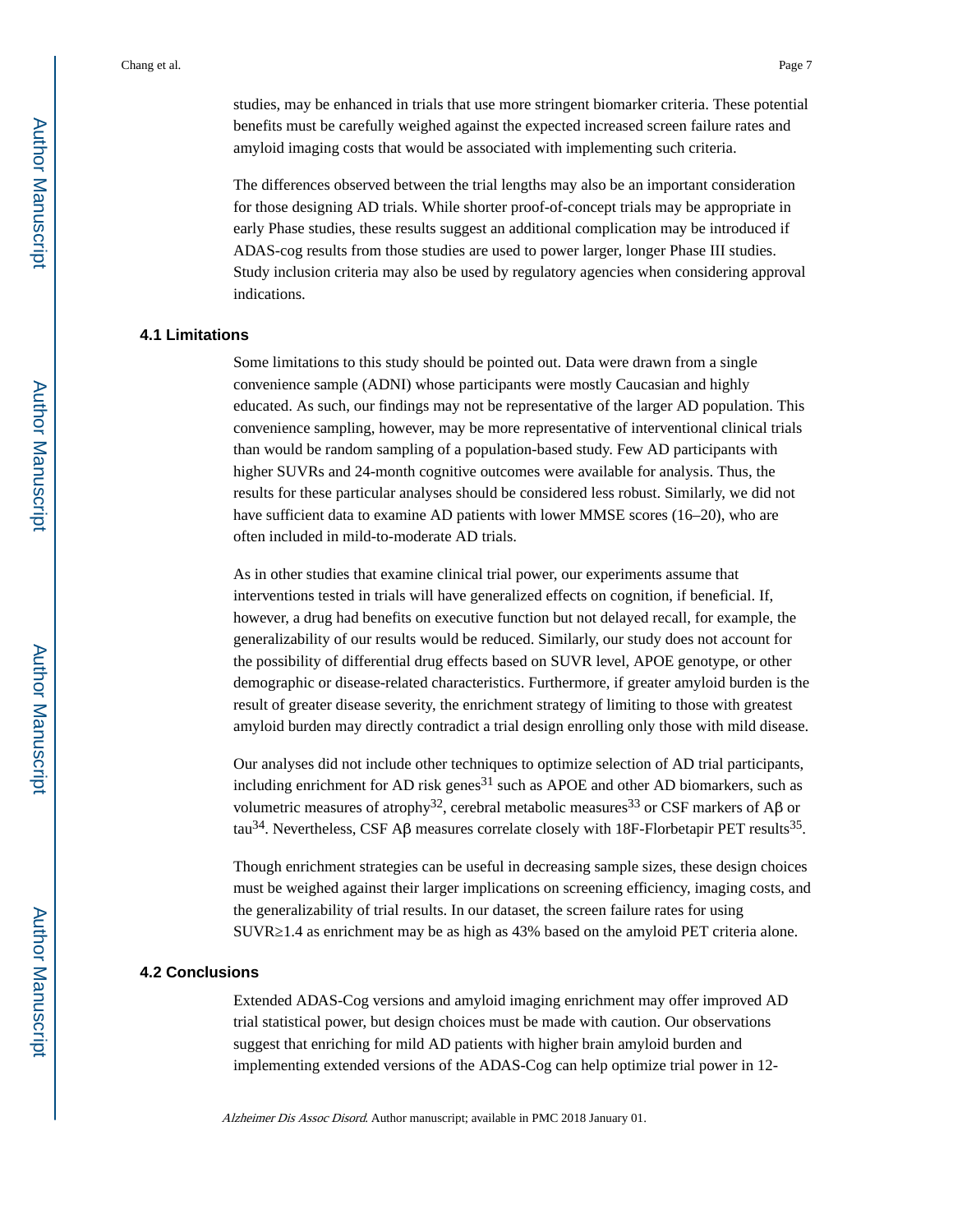month more so than 24-month clinical trials. Such advantages may be mitigated by expected parallel increases in screen failure rates and amyloid imaging costs. Nevertheless, these approaches should be considered when designing future clinical trials of novel therapeutics in mild AD and the current findings may aid in that process.

# **Supplementary Material**

Refer to Web version on PubMed Central for supplementary material.

# **Acknowledgments**

Joshua Grill and Edmond Teng were supported by NIA AG016570. Dr. Grill is currently supported by NIA AG016573. Data collection and sharing for this project was funded by the Alzheimer's Disease Neuroimaging Initiative (ADNI) (National Institutes of Health Grant U01 AG024904) and DOD ADNI (Department of Defense award number W81XWH-12-2-0012). ADNI is funded by the National Institute on Aging, the National Institute of Biomedical Imaging and Bioengineering, and through generous contributions from the following: Alzheimer's Association; Alzheimer's Drug Discovery Foundation; Araclon Biotech; BioClinica, Inc.; Biogen Idec Inc.; Bristol-Myers Squibb Company; Eisai Inc.; Elan Pharmaceuticals, Inc.; Eli Lilly and Company; EuroImmun; F. Hoffmann-La Roche Ltd and its affiliated company Genentech, Inc.; Fujirebio; GE Healthcare;;IXICO Ltd.; Janssen Alzheimer Immunotherapy Research & Development, LLC.; Johnson & Johnson Pharmaceutical Research & Development LLC.; Medpace, Inc.; Merck & Co., Inc.; Meso Scale Diagnostics, LLC.; NeuroRx Research; Neurotrack Technologies; Novartis Pharmaceuticals Corporation; Pfizer Inc.; Piramal Imaging; Servier; Synarc Inc.; and Takeda Pharmaceutical Company. The Canadian Institutes of Health Research is providing funds to support ADNI clinical sites in Canada. Private sector contributions are facilitated by the Foundation for the National Institutes of Health (www.fnih.org). The grantee organization is the Northern California Institute for Research and Education, and the study is coordinated by the Alzheimer's Disease Cooperative Study at the University of California, San Diego. ADNI data are disseminated by the Laboratory for Neuro Imaging at the University of Southern California.

# **Abbreviations**

| $A\beta$    | β-amyloid                                                               |
|-------------|-------------------------------------------------------------------------|
| AD          | Alzheimer's disease                                                     |
|             | <b>ADAS-Cog</b> Alzheimer's Disease Assessment Scale-Cognitive Subscale |
| <b>MCI</b>  | Mild Cognitive Impairment                                               |
| <b>SUVR</b> | standardized uptake value ratio                                         |
| <b>ADNI</b> | Alzheimer's Disease Neuroimaging Initiative                             |
| <b>PET</b>  | positron emission tomography                                            |

# **References**

- 1. Hardy J, Selkoe DJ. The amyloid hypothesis of Alzheimer's disease: progress and problems on the road to therapeutics. Science. 2002; 297(5580):353–356. DOI: 10.1126/science.1072994 [PubMed: 12130773]
- 2. Salloway S, Sperling R, Fox NC, et al. Two phase 3 trials of bapineuzumab in mild-to-moderate Alzheimer's disease. N Engl J Med. 2014; 370(4):322–333. DOI: 10.1056/NEJMoa1304839 [PubMed: 24450891]
- 3. Doody RS, Thomas RG, Farlow M, et al. Phase 3 trials of solanezumab for mild-to-moderate Alzheimer's disease. N Engl J Med. 2014; 370(4):311–321. DOI: 10.1056/NEJMoa1312889 [PubMed: 24450890]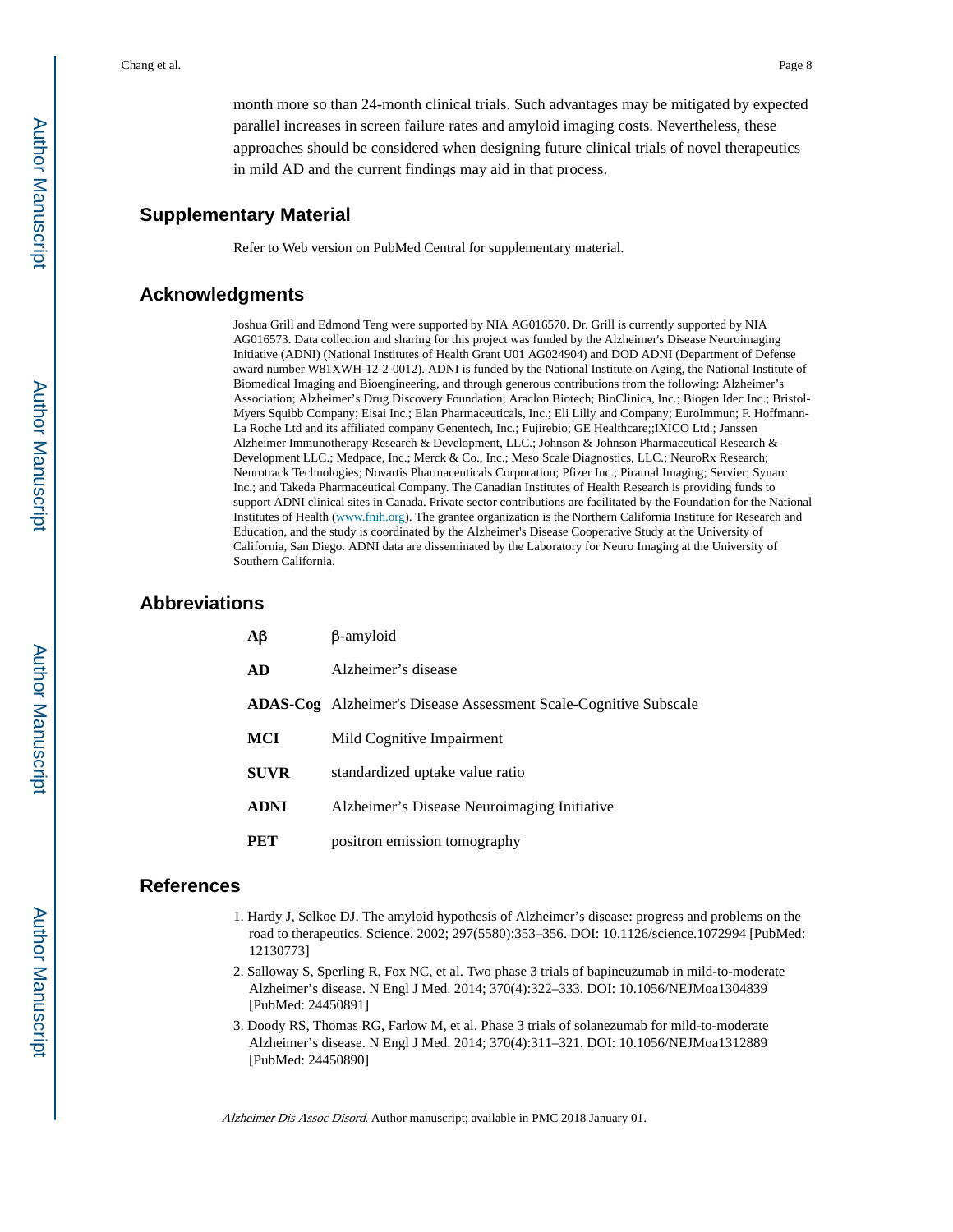- 4. Cummings J, Cho W, Ward M, et al. A randomized, double-blind, placebo-controlled phase 2 study to evaluate the efficacy and safety of crenezumab in patients with mild to moderate Alzheimer's disease. Alzheimer's & Dementia: The Journal of the Alzheimer's Association. 2014; 10(4):P275.
- 5. Castellani RJ, Lee H, Siedlak SL, et al. Reexamining Alzheimer's disease: evidence for a protective role for amyloid-beta protein precursor and amyloid-beta. J Alzheimers Dis. 2009; 18(2):447–452. DOI: 10.3233/JAD-2009-1151 [PubMed: 19584435]
- 6. Selkoe DJ. The therapeutics of Alzheimer's disease: Where we stand and where we are heading. Ann Neurol. 2013; 74(3):328–336. DOI: 10.1002/ana.24001 [PubMed: 25813842]
- 7. Eli Lilly and Company. ClinicalTrials.gov [Internet]. Bethesda (MD): National Library of Medicine (US); 2000–2015. Progress of Mild Alzheimer's Disease in Participants on Solanezumab Versus Placebo (EXPEDITION 3). [http://ClinicalTrials.gov/show/NCT01900665.](http://ClinicalTrials.gov/show/NCT01900665) NLM Identifier: NCT01900665. ; NCT01900665 [Accessed February 18, 2015]
- 8. Rogers SL, Friedhoff LT. The efficacy and safety of donepezil in patients with Alzheimer's disease: results of a US Multicentre, Randomized, Double-Blind, Placebo-Controlled Trial. The Donepezil Study Group. Dementia. 1996; 7(6):293–303. [PubMed: 8915035]
- 9. Gauthier S, Reisberg B, Zaudig M, et al. Mild cognitive impairment. Lancet. 2006; 367(9518): 1262–1270. DOI: 10.1016/S0140-6736(06)68542-5 [PubMed: 16631882]
- 10. Sano M, Raman R, Emond J, et al. Adding delayed recall to the Alzheimer Disease Assessment Scale is useful in studies of mild cognitive impairment but not Alzheimer disease. Alzheimer Dis Assoc Disord. 2011; 25(2):122–127. DOI: 10.1097/WAD.0b013e3181f883b7 [PubMed: 20921876]
- 11. Grill JD, Di L, Lu PH, et al. Estimating sample sizes for predementia Alzheimer's trials based on the Alzheimer's Disease Neuroimaging Initiative. Neurobiol Aging. 2013; 34(1):62–72. DOI: 10.1016/j.neurobiolaging.2012.03.006 [PubMed: 22503160]
- 12. Mohs RC, Knopman D, Petersen RC, et al. Development of cognitive instruments for use in clinical trials of antidementia drugs: additions to the Alzheimer's Disease Assessment Scale that broaden its scope. The Alzheimer's Disease Cooperative Study. Alzheimer Dis Assoc Disord. 1997; 11(Suppl 2):S13–S21. [PubMed: 9236948]
- 13. Merck Sharp & Dohme Corp. ClinicalTrials.gov [Internet]. Bethesda (MD): National Library of Medicine (US); 2000–2015. An Efficacy and Safety Trial of MK-8931 in Mild to Moderate Alzheimer's Disease (P07738). <http://ClinicalTrials.gov/show/NCT01739348>. NLM Identifier: NCT01739348. ; NCT01739348 [Accessed February 18, 2015]
- 14. Prof Brian Lawlor, University of Dublin, Trinity College, Molecular Medicine Ireland LBG;, Alzheimer Europe; Archer Pharmaceuticals, Inc.; E–Search Limited; University College Dublin;King's College London;Istituto Di Ricerche Farmacologiche Mario Negri; University Hospital, Lille;University of Ulm;Szeged University;Goeteborgs Universitet;University College Cork;Aristotle University Of Thessaloniki;Stichting Katholieke Universiteit;St. James's Hospital, Ireland. ClinicalTrials.gov [Internet]. Bethesda (MD): National Library of Medicine (US); 2000– 2015. A Phase III Trial of Nilvadipine to Treat Alzheimer's Disease. NCT02017340 [Accessed February 18, 2015]
- 15. Hoffmann-La Roche. ClinicalTrials.gov [Internet]. Bethesda (MD): National Library of Medicine (US); 2000–2015. A Study of Gantenerumab in Patients With Mild Alzheimer Disease. [http://](http://ClinicalTrials.gov/show/NCT02051608) [ClinicalTrials.gov/show/NCT02051608.](http://ClinicalTrials.gov/show/NCT02051608) NLM Identifier: NCT02051608. ; NCT02051608. [http://](http://ClinicalTrials.gov/show/NCT02051608) [ClinicalTrials.gov/show/NCT02051608](http://ClinicalTrials.gov/show/NCT02051608) [Accessed February 18, 2015]
- 16. The Cleveland Clinic. ClinicalTrials.gov [Internet]. Bethesda (MD): National Library of Medicine (US); 2000–2015. Rasagiline Rescue in Alzheimer's Disease Clinical Trial (R2). NCT02054208. <http://ClinicalTrials.gov/show/NCT02359552> [Accessed February 18, 2015]
- 17. McKhann GM, Knopman DS, Chertkow H, et al. The diagnosis of dementia due to Alzheimer's disease: recommendations from the National Institute on Aging-Alzheimer's Association workgroups on diagnostic guidelines for Alzheimer's disease. Alzheimers Dement. 2011; 7(3): 263–269. DOI: 10.1016/j.jalz.2011.03.005 [PubMed: 21514250]
- 18. Klunk WE, Engler H, Nordberg A, et al. Imaging brain amyloid in Alzheimer's disease with Pittsburgh Compound-B. AnnNeurol. 2004; 55(3):306–319.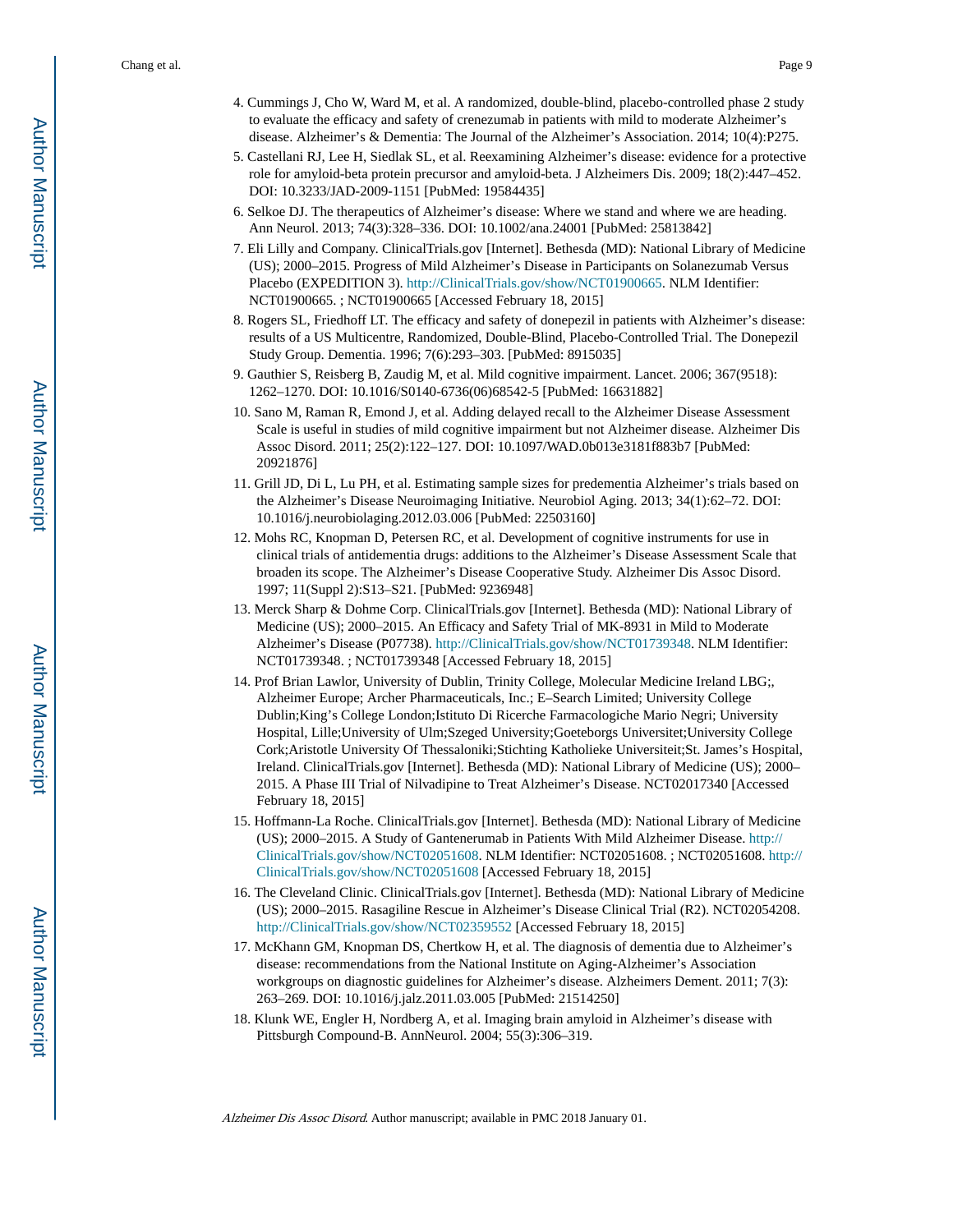- 19. Joshi AD, Pontecorvo MJ, Clark CM, et al. Performance characteristics of amyloid PET with florbetapir F 18 in patients with alzheimer's disease and cognitively normal subjects. J Nucl Med. 2012; 53(3):378–384. DOI: 10.2967/jnumed.111.090340 [PubMed: 22331215]
- 20. Clark CM, Pontecorvo MJ, Beach TG, et al. Cerebral PET with florbetapir compared with neuropathology at autopsy for detection of neuritic amyloid-β plaques: a prospective cohort study. Lancet Neurol. 2012; 11(8):669–678. DOI: 10.1016/S1474-4422(12)70142-4 [PubMed: 22749065]
- 21. Villeneuve S, Rabinovici GD, Cohn-Sheehy BI, et al. Existing Pittsburgh Compound-B positron emission tomography thresholds are too high: statistical and pathological evaluation. Brain. May. 2015 doi: 10.1093/brain/awv112
- 22. Petersen RC, Aisen PS, Beckett LA, et al. Alzheimer's Disease Neuroimaging Initiative (ADNI). Neurology. 2010; 74(3):201–209. DOI: 10.1212/WNL.0b013e3181cb3e25 [PubMed: 20042704]
- 23. Rosen WG, Mohs RC, Davis KL. A new rating scale for Alzheimer's disease. Am J Psychiatry. 1984; 141(11):1356–1364. [PubMed: 6496779]
- 24. Wong DF, Rosenberg PB, Zhou Y, et al. In vivo imaging of amyloid deposition in Alzheimer disease using the radioligand 18F-AV-45 (flobetapir F 18). Journal of Nuclear Medicine. 2010; 51(6):913–920. [PubMed: 20501908]
- 25. Landau, Susan, Jagust, William. [Accessed February 18, 2015] Florbetapir processing methods. Apr. 2014 ADNI\_AV45\_Methods\_JagustLab\_04-29-14.pdf
- 26. Johnson KA, Sperling RA, Gidicsin CM, et al. Florbetapir (F18-AV-45) PET to assess amyloid burden in Alzheimer's disease dementia, mild cognitive impairment, and normal aging. Alzheimers Dement. 2013; 9(5 Suppl):S72–S83. DOI: 10.1016/j.jalz.2012.10.007 [PubMed: 23375563]
- 27. Mattsson N, Insel PS, Landau S, et al. Diagnostic accuracy of CSF Ab42 and florbetapir PET for Alzheimer's disease. Ann Clin Transl Neurol. 2014; 1(8):534–543. DOI: 10.1002/acn3.81 [PubMed: 25356425]
- 28. Fleisher AS, Chen K, Liu X, et al. Using positron emission tomography and florbetapir F18 to image cortical amyloid in patients with mild cognitive impairment or dementia due to Alzheimer disease. Arch Neurol. 2011; 68(11):1404–1411. DOI: 10.1001/archneurol.2011.150 [PubMed: 21747008]
- 29. Tolboom N, van der Flier WM, Yaqub M, et al. Differential association of [11C]PIB and [18F]FDDNP binding with cognitive impairment. Neurology. 2009; 73(24):2079–2085. DOI: 10.1212/WNL.0b013e3181c679cc [PubMed: 20018636]
- 30. Tateno A, Sakayori T, Kawashima Y, et al. Comparison of imaging biomarkers for Alzheimer's disease: amyloid imaging with [(18) F]florbetapir positron emission tomography and magnetic resonance imaging voxel-based analysis for entorhinal cortex atrophy. Int J Geriatr Psychiatry. Jul. 2014 doi: 10.1002/gps.4173
- 31. Kohannim O, Hua X, Rajagopalan P, et al. Multilocus genetic profiling to empower drug trials and predict brain atrophy. Neuroimage Clin. 2013; 2:827–835. DOI: 10.1016/j.nicl.2013.05.007 [PubMed: 24179834]
- 32. Hua X, Leow AD, Parikshak N, et al. Tensor-Based Morphometry as a Neuroimaging Biomarker for Alzheimer's Disease: An MRI Study of 676 AD, MCI, and Normal Subjects. Neuroimage. 2008; 43(3):458–469. DOI: 10.1016/j.neuroimage.2008.07.013 [PubMed: 18691658]
- 33. Mosconi L. Brain glucose metabolism in the early and specific diagnosis of Alzheimer's disease. FDG-PET studies in MCI and AD. Eur J Nucl Med Mol Imaging. 2005; 32(4):486–510. DOI: 10.1007/s00259-005-1762-7 [PubMed: 15747152]
- 34. Barnes J, Bartlett JW, Fox NC, Schott JM. Targeted recruitment using cerebrospinal fluid biomarkers: implications for Alzheimer's disease therapeutic trials. J Alzheimers Dis. 2013; 34(2): 431–437. DOI: 10.3233/JAD-121936 [PubMed: 23229078]
- 35. Landau SM, Lu M, Joshi AD, et al. Comparing positron emission tomography imaging and cerebrospinal fluid measurements of β-amyloid. Ann Neurol. 2013; 74(6):826–836. DOI: 10.1002/ ana.23908 [PubMed: 23536396]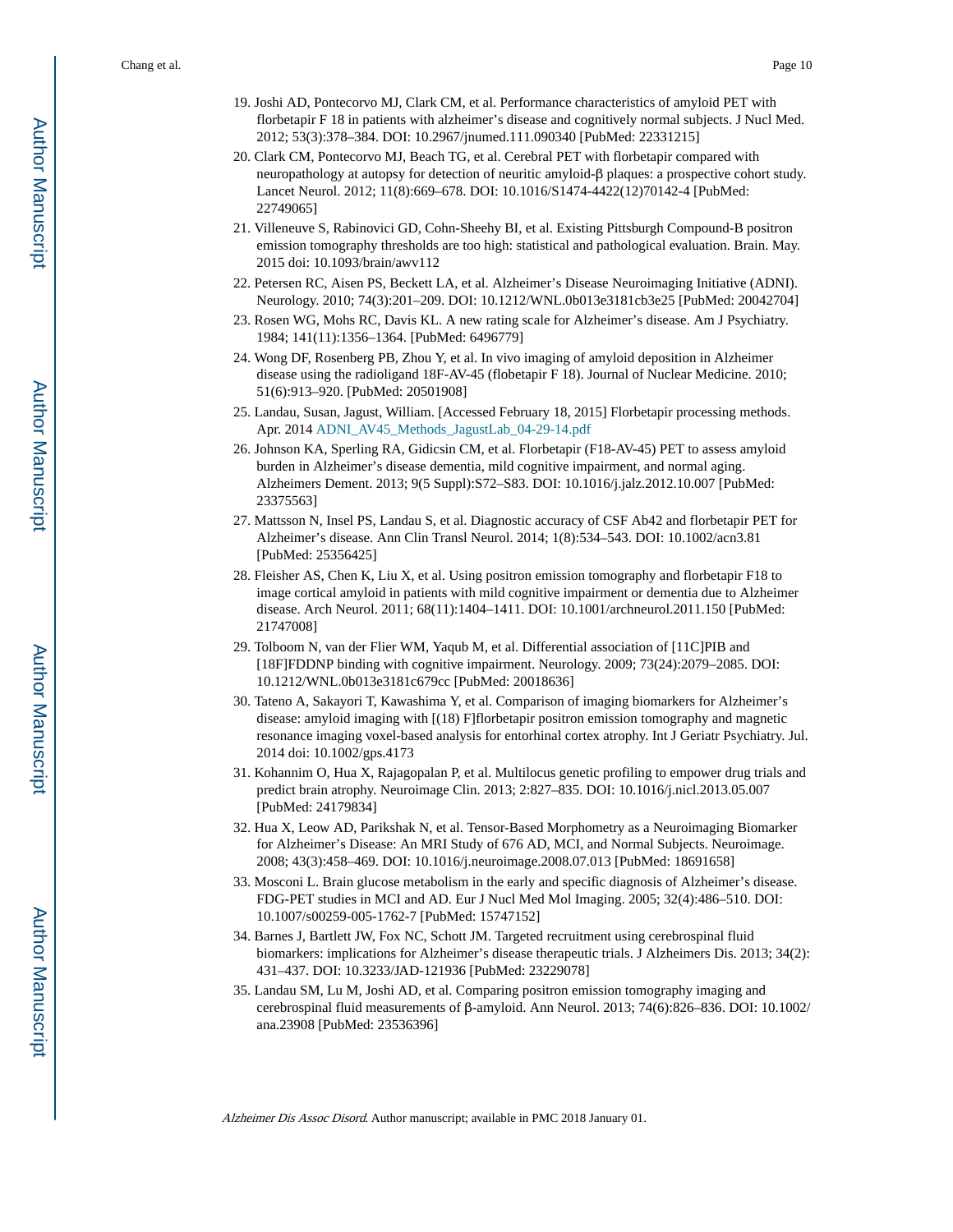

**Figure 1.**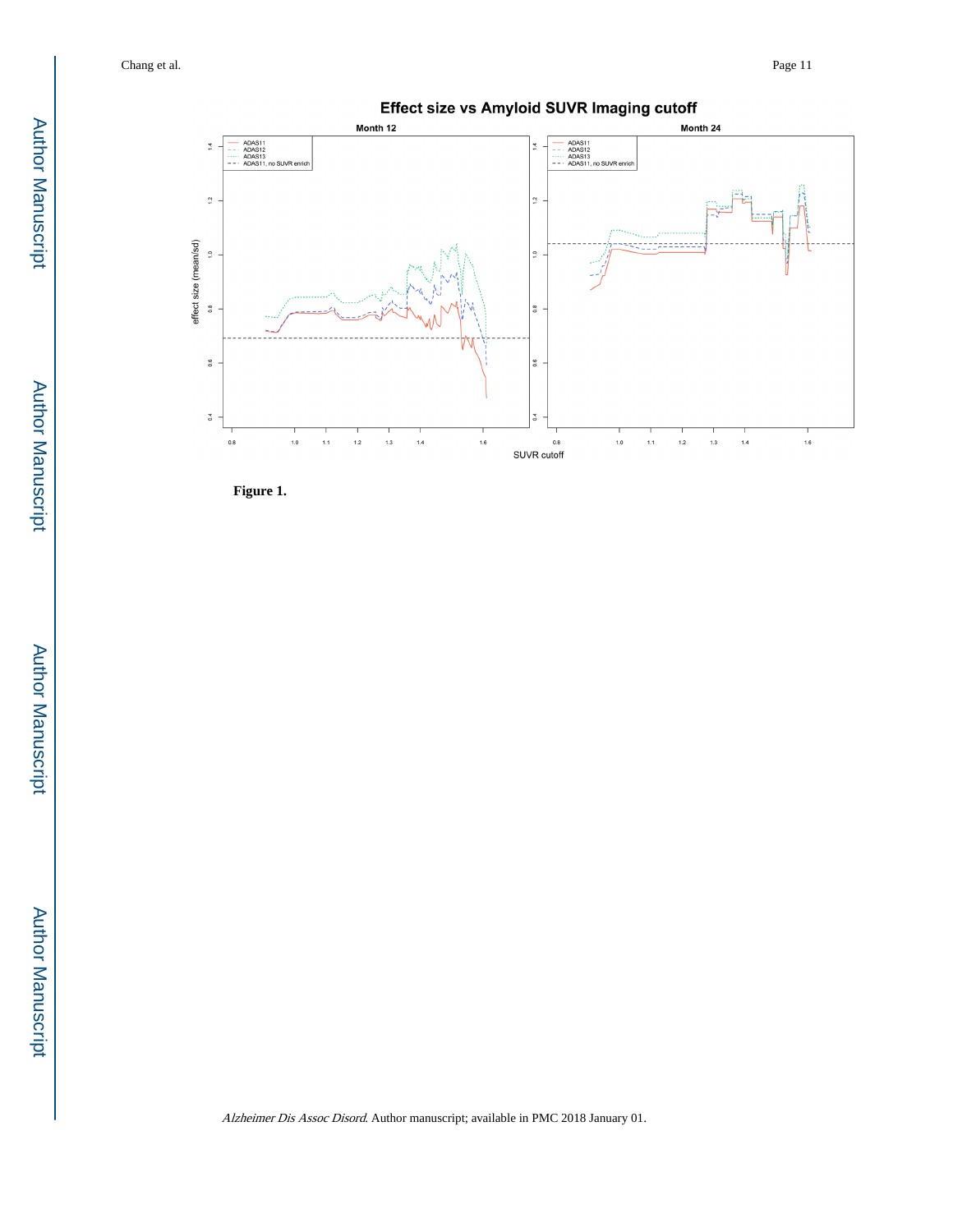#### **Table 1**

# Demographics for all patients

| <b>Variable</b>             | <b>No SUVR enrichment</b> | <b>SUVR 1.1</b> | <b>SUVR 1.3</b> | <b>SUVR 1.4</b> |
|-----------------------------|---------------------------|-----------------|-----------------|-----------------|
| Total, $n$ (% $\tilde{ }$ ) | 258                       | 91 (91)         | 76 (76)         | 58 (58)         |
| Age, years (SD)             | 75.1 (7.6)                | 74.4 (7.8)      | 74.1 (7.9)      | 74.3(8.1)       |
| Gender, % male              | 45%                       | 43%             | 49%             | 50%             |
| Education, years (SD)       | 15.2(2.9)                 | 15.7(2.5)       | 15.7(2.7)       | 15.7(2.7)       |
| APOEe4, %                   |                           |                 |                 |                 |
| $\overline{0}$              | 33%                       | 26%             | 21%             | 23%             |
| 1                           | 46%                       | 50%             | 51%             | 51%             |
| $\overline{c}$              | 21%                       | 24%             | 27%             | 26%             |
| Non-Latino ethnicity, %     | 98%                       | 97%             | 96%             | 95%             |
| Race, %                     |                           |                 |                 |                 |
| Asian                       | 2%                        | 3%              | 4%              | 5%              |
| <b>Black</b>                | 4%                        | 4%              | 4%              | 3%              |
| More than one               | 1%                        | 2%              | 3%              | 2%              |
| White                       | 93%                       | 91%             | 89%             | 90%             |
| MMSE, mean (SD)             | 23.3(2.0)                 | 23.0(2.0)       | 23.0(2.0)       | 23.1(2.0)       |

Values correspond to percentage or mean (standard deviation [SD]) for discrete or continuous values. MMSE = mini-mental status exam.

\* For SUVR groups, the reported percent is calculated based on the number of ADNI participants for whom 18F-Florbetapir imaging was available  $(n=100)$ .

Author Manuscript

**Author Manuscript** 

Author Manuscript

**Author Manuscript**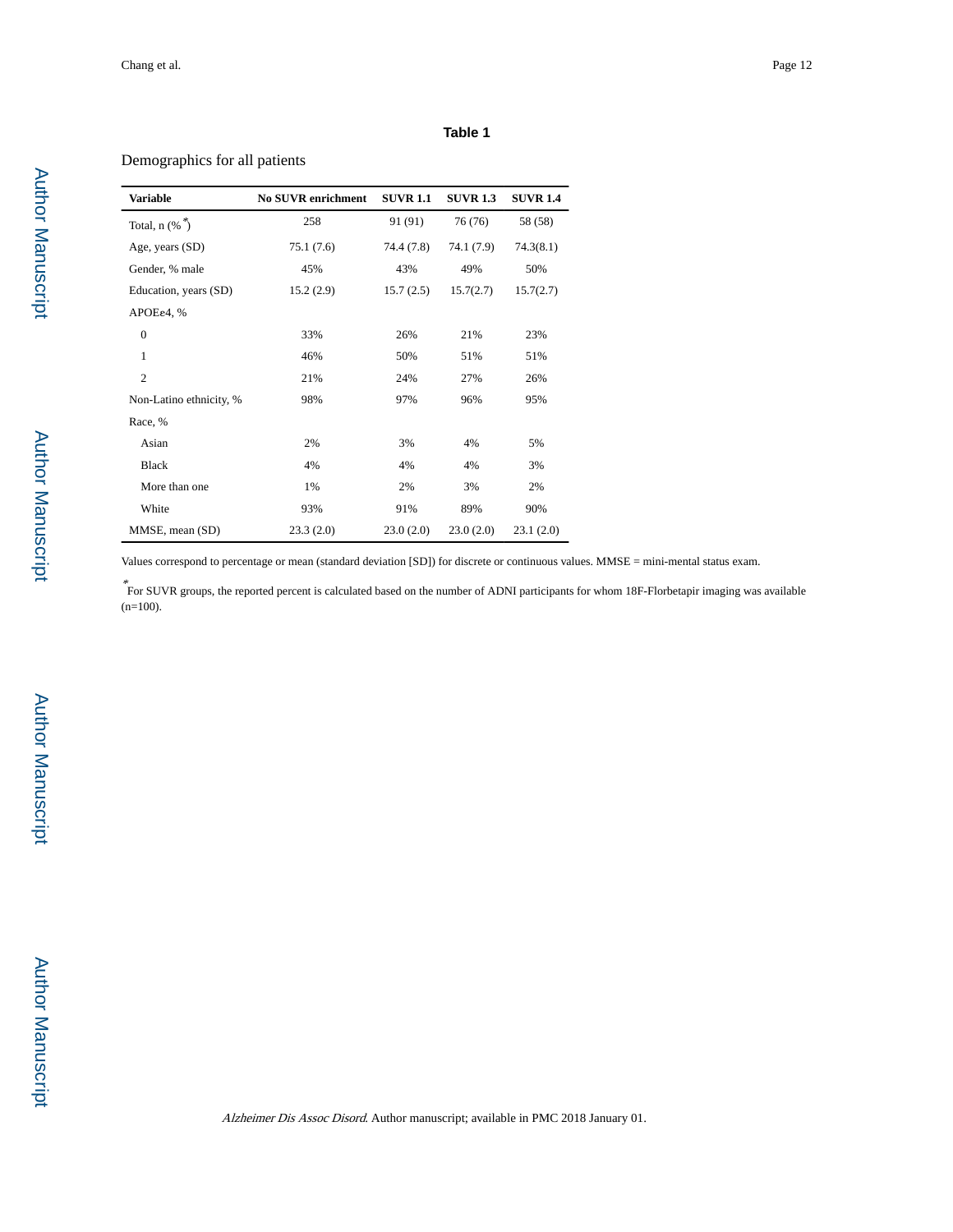Author Manuscript

Author Manuscript

Author Manuscript

Author Manuscript

Effect sizes for ADAS-Cog versions at 12 and 24 months with and without amyloid imaging enrichment Effect sizes for ADAS-Cog versions at 12 and 24 months with and without amyloid imaging enrichment

|            | ES   | $95%$ CI      | ユ                | ь   | $\blacksquare$ | ES                 | $95%$ CI      | Ξ.                  | D        | $\blacksquare$  |
|------------|------|---------------|------------------|-----|----------------|--------------------|---------------|---------------------|----------|-----------------|
|            |      | Month 12      |                  |     |                |                    |               | Month <sub>24</sub> |          |                 |
|            |      |               |                  |     |                | No SUVR enrichment |               |                     |          |                 |
| ADAS-Cog11 | 0.69 | $0.59 - 0.80$ | $\ddot{4}$       | 6.4 | 258            | 1.04               | $0.92 - 1.19$ | 9.4                 | $\sigma$ | 162             |
| ADAS-Cog12 | 0.73 | $0.62 - 0.84$ | 4.7              | 6.5 | 249            | 1.13               | $1.00 - 1.29$ | 9.5                 | 8.4      | 150             |
| ADAS-Cog13 | 0.74 | $0.63 - 0.85$ | $\overline{5.1}$ | 6.9 | 249            | 1.14               | $1.01 - 1.30$ | 10.3                | 9.1      | 148             |
|            |      |               |                  |     | <b>SUVR</b>    | $\Xi$              |               |                     |          |                 |
| ADAS-Cog11 | 0.78 | $0.59 - 1.01$ | 4.8              | 5   | 5              |                    | $0.67 - 1.57$ | 8.4                 | 8.4      | $\overline{24}$ |
| ADAS-Cog12 | 0.79 | $0.59 - 1.03$ | $\overline{5.1}$ | 6.4 | 89             | 1.02               | $0.73 - 1.54$ | 8.9                 | 8.7      | 26              |
| ADAS-Cog13 | 0.84 | $0.64 - 1.09$ | 5.7              | 6.7 | 89             | 1.07               | $0.78 - 1.56$ | 10.1                | 9.5      | $\overline{24}$ |
|            |      |               |                  |     | <b>SUVR</b>    | 1.3                |               |                     |          |                 |
| ADAS-Cog11 | 0.8  | $0.59 - 1.05$ | 4.9              | 6.2 | 76             | 1.17               | $0.80 - 1.87$ | 9.7                 | 8.3      | $\Omega$        |
| ADAS-Cog12 | 0.83 | $0.62 - 1.09$ | 5.2              | 6.3 | 74             | 115                | $0.82 - 1.75$ | 10.1                | 8.8      | 22              |
| ADAS-Cog13 | 0.88 | $0.65 - 1.16$ | 5.9              | 6.7 | 74             | 1.2                | $0.87 - 1.83$ | 11.5                | 9.6      | $\Omega$        |
|            |      |               |                  |     | <b>SUVR</b>    | $\overline{14}$    |               |                     |          |                 |
| ADAS-Cog11 | 0.77 | $0.55 - 1.06$ | 5                | 6.4 | 58             | 1.2                | $0.73 - 2.18$ | ።                   | 9.2      | 15              |
| ADAS-Cog12 | 0.88 | $0.66 - 1.16$ | 5.5              | 6.3 | 56             | 1.22               | $0.78 - 2.12$ | 11.8                | 9.7      | $\tilde{a}$     |
| ADAS-Cog13 | 0.96 | $0.74 - 1.26$ | 6.3              | 6.6 | 56             | 1.21               | $0.80 - 2.03$ | 12.9                | 10.7     | $\overline{15}$ |
|            |      |               |                  |     |                |                    |               |                     |          |                 |

Alzheimer Dis Assoc Disord. Author manuscript; available in PMC 2018 January 01.

Caption: ADAS-Cog = Alzheimer's Disease Assessment Scale-Cognitive Subscale, ES = effect size, CI = confidence interval,  $\mu$  = mean change in ADAS-Cog,  $\sigma$  = standard deviation, n=sample size, SUVR = standard prake valu Caption: ADAS-Cog = Alzheimer's Disease Assessment Scale-Cognitive Subscale, ES = effect size, CI = confidence interval, μ = mean change in ADAS-Cog, σ = standard deviation, n=sample size, SUVR = standardized uptake value ratio.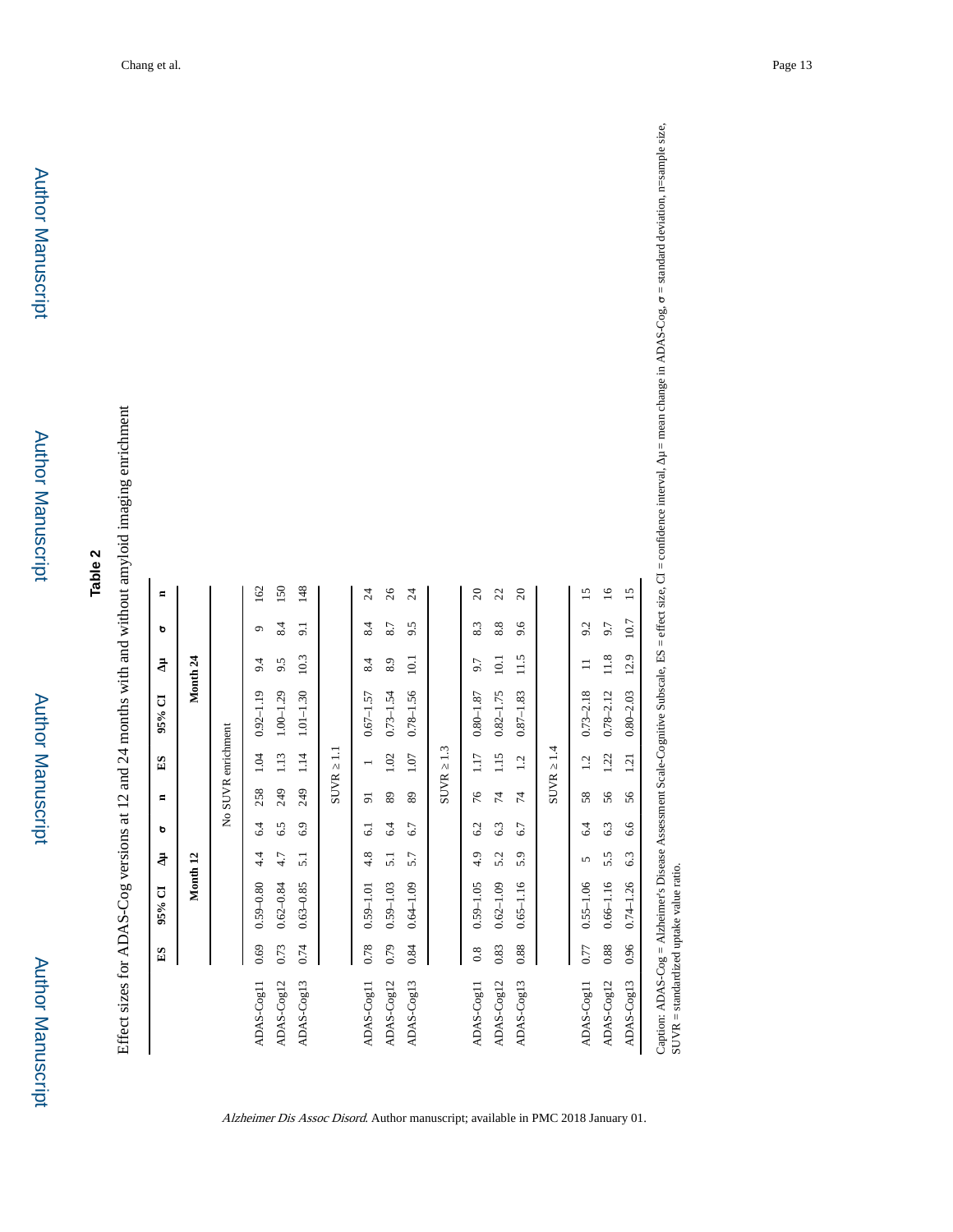Author Manuscript Author Manuscript

Author Manuscript

**Author Manuscript** 

**Table 3**

Author Manuscript

**Author Manuscript** 

Author Manuscript

Author Manuscript

10,000 iteration bootstrap resampling point estimates and 95% CIs for the difference in estimated effect sizes between all 12-month trial design pairs. 10,000 iteration bootstrap resampling point estimates and 95% CIs for the difference in estimated effect sizes between all 12-month trial design pairs.

|                           | <b>SUVR</b> no<br><b>ADAS12</b><br>enrich,                                                                          | <b>SUVR</b> no<br>ADAS13<br>enrich, | <b>ADAS11</b><br><b>SUVR</b><br>1.10,                                                                | SUVR<br>1.10,<br>ADAS12 | SUVR<br>1.10,<br>ADAS13 | 1.30,<br>ADAS11<br><b>SUVR</b>                                                                                                                      | SUVR<br>1.30,<br>ADAS12 | SUVR<br>1.30,<br>ADAS13                            | SUVR<br>1.40,<br>ADAS11                                              | SUVR<br>1.40,<br>ADAS12                                                                              | SUVR<br>1.40,<br>ADAS13 |
|---------------------------|---------------------------------------------------------------------------------------------------------------------|-------------------------------------|------------------------------------------------------------------------------------------------------|-------------------------|-------------------------|-----------------------------------------------------------------------------------------------------------------------------------------------------|-------------------------|----------------------------------------------------|----------------------------------------------------------------------|------------------------------------------------------------------------------------------------------|-------------------------|
| SUVR no enrich,<br>ADAS11 | $(0-1.0-0.00)$ $(0.00-0.00)$ $(0.00-0.00)$ $(0.00)$                                                                 |                                     |                                                                                                      |                         |                         | (LO10-5510-1) LZIO- (IOIO-4710-1 (ZIIO-5510-) 8010- (ZOIO-5710-1 SOIO-2510-1 (9010-7510-1 IIO- (ZOIO-1510-1 - (LOIO-1510-1 IIO- (DOIO-8810-1 8010-1 |                         |                                                    |                                                                      |                                                                                                      |                         |
| SUVR no enrich,<br>ADAS12 |                                                                                                                     |                                     | (8010-EE10-110-)110-6710-) L010-(5010-EE10-21110-(6010-9210-)9010-(6010-4210-)9010-(2010-4010-)1010- |                         |                         |                                                                                                                                                     |                         |                                                    | (600-15'0-) SCO- (600-17'0-) STO- (91'0-5'0-) SOO- (40'0-17'0-) STO- |                                                                                                      |                         |
| SUVR no enrich,<br>ADAS13 |                                                                                                                     |                                     |                                                                                                      |                         |                         | (2010-S10− (LOIO+FO-) HIO− (LIO-E1O− (HOIO+FO-) HIO− (60'0-CEIO-) 60'0− (IIO+82'O-) 90'0− (SOIO-IEIO− (IIO-E2'O-) 50'O− (IIO+E2'O-) 90'O−           |                         |                                                    |                                                                      |                                                                                                      |                         |
| <b>SUVR 1.10, ADAS11</b>  |                                                                                                                     |                                     |                                                                                                      |                         |                         | (SO'0-LZ'0-) I'0- (80'0-6I'0-) HO'0- (80'0-EI'0-) IO'0- (HO'0-LI'0-) 90'0- (LO'0-60'0-) IO'0-                                                       |                         |                                                    | $0.01( -0.16 - 0.16)$                                                | (2010-6510-1 8110-1 - 0010-6210-1 8010-1 - 0010-1 - 0010-1 - 0010-1 - 0010-1 - 0010-1 - 0010-1 - 001 |                         |
| <b>SUVR 1.10, ADAS12</b>  |                                                                                                                     |                                     |                                                                                                      |                         | $-0.05(-0.11 - 0.01)$   | $-0.01(-0.16-0.13)$                                                                                                                                 | $-0.04 (-0.17 - 0.07)$  | $-0.09(-0.25-0.03)$                                | $0.02(-0.21-0.21)$                                                   | $-0.08(-0.31-0.1)$                                                                                   | $-0.17(-0.41 - 0.01)$   |
| <b>SUVR 1.10, ADAS13</b>  |                                                                                                                     |                                     |                                                                                                      |                         |                         | $0.05(-0.11-0.2)$                                                                                                                                   | $0.02(-0.11 - 0.13)$    | $-0.07 - 0.17 - 0.07$ (0.00 (100 - 11.0 - 12.0 )   |                                                                      | $-0.03(-0.27-0.17)$ $-0.170+0.36-0.36$                                                               |                         |
| <b>SUVR 1.30, ADAS11</b>  |                                                                                                                     |                                     |                                                                                                      |                         |                         |                                                                                                                                                     |                         | (s10-110-) 2010 (b00-2210-) 8010-0000-s110-) s010- |                                                                      | $-0.08(-0.24-0.5)$ $-0.16(-0.35-0.35)$                                                               |                         |
| <b>SUVR 1.30, ADAS12</b>  |                                                                                                                     |                                     |                                                                                                      |                         |                         |                                                                                                                                                     |                         | $-0.05 (-0.12 - 0.01)$ 0.05 $(-0.15 - 0.22)$       |                                                                      | $-0.05(-0.25-0.1)$                                                                                   | $-0.13(-0.35-0.02)$     |
| <b>SUVR 1.30, ADAS13</b>  |                                                                                                                     |                                     |                                                                                                      |                         |                         |                                                                                                                                                     |                         |                                                    | $0.11(-0.13-0.31)$                                                   | $0.01 (-0.22 - 0.18)$                                                                                | $-0.08(-0.31-0.08)$     |
| SUVR 1.40, ADAS11         |                                                                                                                     |                                     |                                                                                                      |                         |                         |                                                                                                                                                     |                         |                                                    |                                                                      | $-0.1(-0.2 - 0.02)$                                                                                  | $-0.19(-0.32 - 0.08)$   |
| <b>SUVR 1.40, ADAS12</b>  |                                                                                                                     |                                     |                                                                                                      |                         |                         |                                                                                                                                                     |                         |                                                    |                                                                      |                                                                                                      | $-0.08(-0.16-0.03)$     |
|                           | Caption: ADAS-Cog = Alzheimer's Disease Assessment Scale-Cognitive Subscale, SUVR = standardized uptake value ratio |                                     |                                                                                                      |                         |                         |                                                                                                                                                     |                         |                                                    |                                                                      |                                                                                                      |                         |